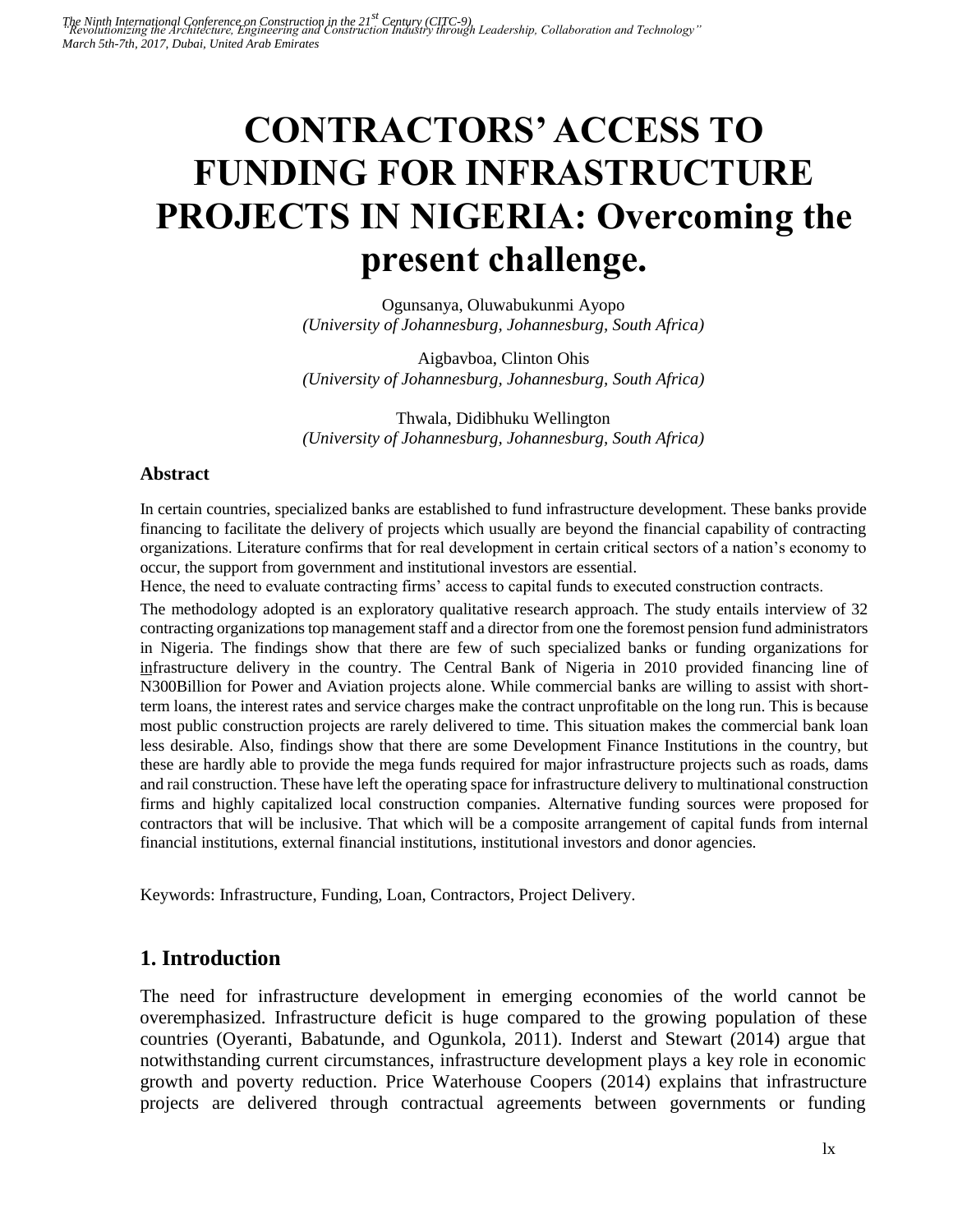organizations and construction companies that undertake to provide the needed facilities. Construction projects do not usually require a significant capital expenditure outlay but substantial working capital which is a challenge for most emerging contractors (Construction Industry Development Board, 2011). Du Pleissis (2007) argues that one of the essential requirements for sustainable development is the empowerment of local contractors to participate in infrastructure provision for developing nations to grow. Earlier studies by Anosike, (2004); Kehinde and Mosaku, (2006); Chukwudi and Tobechukwu, (2014) on the subject of financing for contractors in the Nigeria construction industry provide good precedence for this research. However, there is a paucity of research on alternative sources of funding for the emerging contractors. Hence, the gap which this study seeks to fill. Thus, stimulating discussion in the sourcing capital market and institutional investor funds for meeting the needs of emerging contracting organizations for infrastructure projects in Nigeria.

#### Aims:

To identify the barriers to accessing funds for infrastructure in Nigeria with particular emphasis on emerging contractors.

To explore the available funding opportunities both in the local and foreign markets. To identify funding alternatives for contractors in the Nigerian Construction Industry.

## **2. Contextualizing the Financing for Infrastructure**

#### **2.1 Funding for Construction Industry and Infrastructure Development**

Infrastructure development's impact on economic growth is significant. The World Economic Forum estimated that for every 1 dollar spent on capital projects (utilities, energy, transport, and waste management), there is a corresponding 5%-25% economic return per annum. Infrastructure spending for Africa is expected to reach US \$180Billion per annum by 2025. The largest investments will be in electricity production and distribution considering investments plans in Ethiopia, Ghana, Kenya, Mozambique, Nigeria, South Africa and Tanzania (Construction Industry Development Board, 2011).

Historically, the public sector has been central to the ownership, financing and delivery of infrastructure projects. Government funding of infrastructure in developing economies like Nigeria accounts for about 70% of total project expenditure. About 20% is financed by Private sources while the remaining 10% is backed by multilateral and bilateral development agencies (Bhattacharya, Romania and Stern, 2012; Delmon, and Delmon, 2011). However, traditional sources of financing are at the limits. Most governments in Africa are hardly able to finance capital projects due to the impact of the global financial crisis of the recent past. Likewise, the resources available to the donor agencies and multilateral funds are unlikely to increase (Inderst and Stewart, 2014). This scenario makes sourcing funds from alternative sources within the private sector needful. Thus, alternative sources of the fund from sovereign funds and pension funds have become more needed now than before.

Recently, China has become a major funding source for infrastructure in Africa. Based on "Infrastructure for Oil" trade agreements, China has made significant strides with Angola. During his last visit to Africa, President Xi reconfirmed China's commitment to providing another \$20Billion in infrastructure financing to Africa (Sun, 2013). Empirical data also showed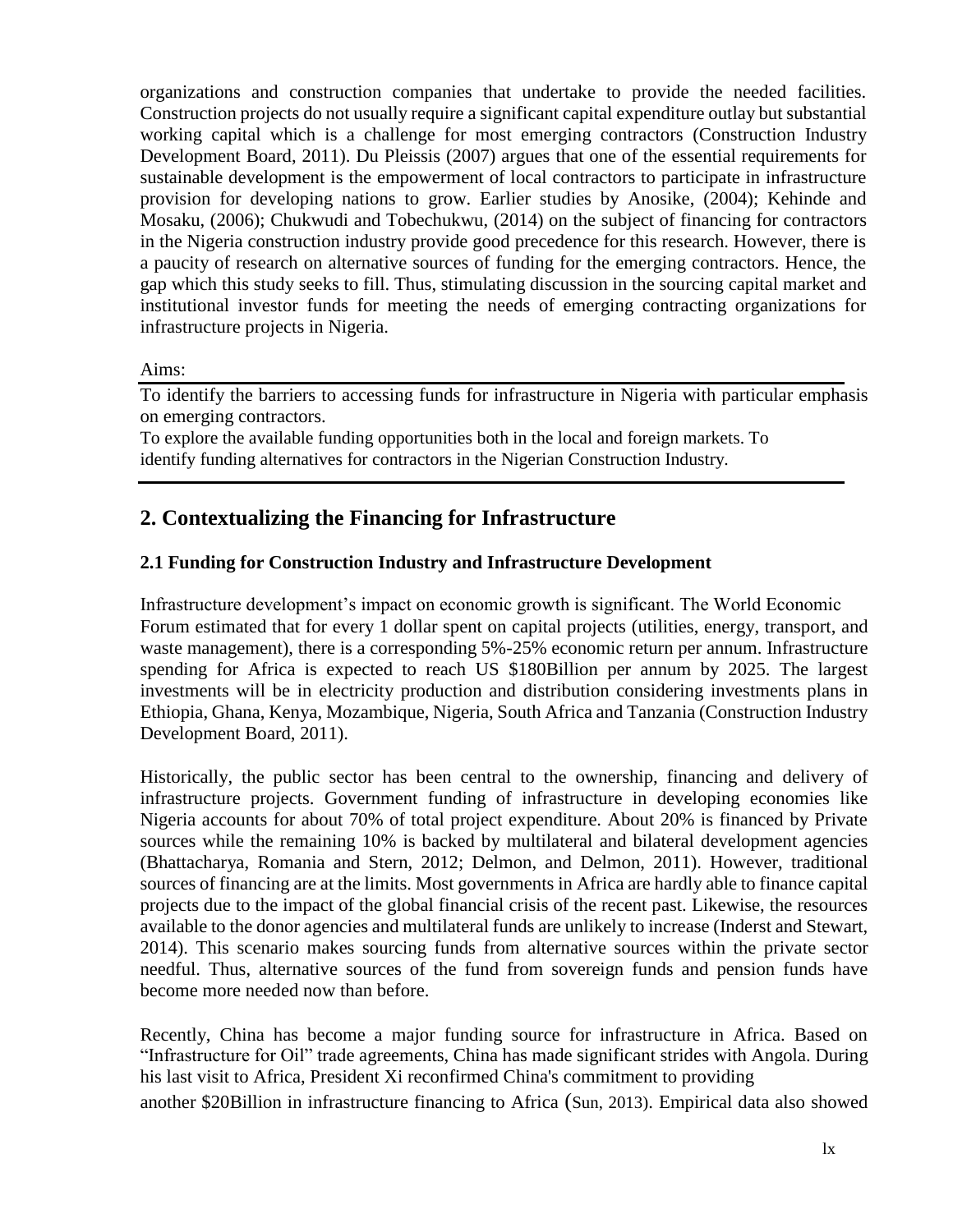that China's investment in Nigeria grew from \$3Billion in 2003 to \$6Billion in 2007 with 75% in the oil and gas sector. Gains are already are recorded in Railway and Road Construction Projects in Nigeria (Oyeranti, et al., 2011). The total foreign direct investment in Nigeria grew from \$190Million in 1999 to \$7.26Billion in 2004 and decreased to \$726Million by first quarter 2015 (Oyeranti, et al., 2011; Trading Economics (2015). These showed an increase in foreign interests in African nation's economy.

The African Development Bank and the European Union launched the Infrastructure Investment Programme for South Africa (IIPSA). Thus, raising ZAR 1.5Billion financing for organizations undertaking projects in South Africa and Southern African Development Countries since 2014 (Inderst and Stewart, 2014). Domestic investors or local sources of funds for infrastructure development include: Pension Funds, Insurance Companies and Sovereign Wealth Funds. However, current investment volumes by these entities are still small.

#### **2.2 Sources of Funding for Infrastructure in Nigeria**

The sources of funds from credit financial institutions have been majorly through the Money Markets, Capital Markets, Joint Venture Financing, and Institutional Investors (Anosike, 2004). The various forms of funding are shown in Table 2.1

| <b>Source</b>                                    | <b>Term</b>  | <b>Duration</b><br>(years) | <b>Type of Financing</b>                                      | <b>Purpose</b>               |
|--------------------------------------------------|--------------|----------------------------|---------------------------------------------------------------|------------------------------|
| Commercial<br><b>Banks</b>                       | <b>Short</b> | $0-1$                      | Local Purchase Orders<br>(LPO)<br>Factoring<br>Treasury bills | <b>Working Capital</b>       |
| Commercial<br><b>Banks</b>                       | Medium       | $2 - 10$                   | Leases<br><b>Higher Purchase</b>                              | Plant<br>and<br>equipment    |
| Capital<br>Markets,<br>Institutional<br>Investor | Long         | Above 10                   | <b>Shares</b><br><b>Stocks</b><br><b>Bonds</b>                | Collateral<br>Capitalization |

| Table 2.1 Forms of funding to Contractors by Financial Institutions in Nigeria |  |  |
|--------------------------------------------------------------------------------|--|--|
|                                                                                |  |  |
|                                                                                |  |  |

Source: Anosike (2004)

The Stock Exchange according to Okereke-Onyiuke (1999) is a veritable means of raising long-term funds for development projects. Traditionally, for a company such has emerging contracting organizations to access funds from the capital market is almost impossible due to the regulations and the requirements for listing. However, the capital market operators through the Nigerian Stock Exchange have established a specialized board to accommodate fast growing small and medium scale companies seeking to access the capital market by mitigating the challenges faced by emerging businesses in Nigeria. Emerging Contracting Organizations fall within this group. The Alternative Securities Market (ASeM) have attenuated the requirements for participation by interested companies with adequate support structures (The Nigerian Stock Exchange, 2015).

Likewise, the recent deployment of the gains of Pension Fund Reforms in the country has provided influential institutional investors in funds administrators. However, the use of pension funds is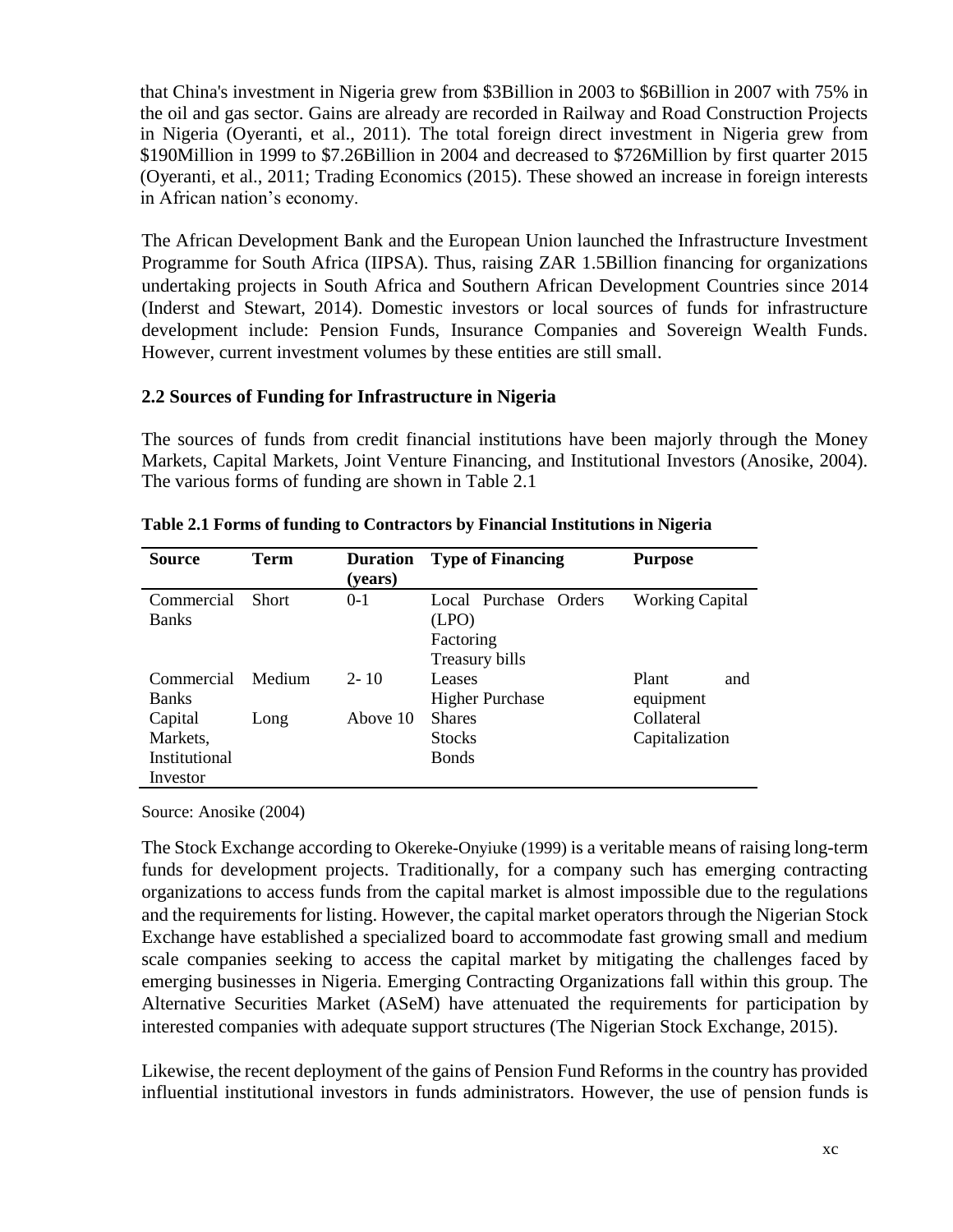strictly regulated by law regarding where to invest and how much to spend. The Pension Funds Administrators are risk averse and consider construction industry a high-risk sector. Though, funding of infrastructure is done indirectly through Federal and State Government Bonds and in Equities of listed companies on the Capital Market.

The only evidence of direct funding by the Central Bank of Nigeria (CBN) in infrastructure financing is the Power, and Aviation Intervention Fund of 30Billion Naira disbursed through the Bank of Industry for the stated purpose (Central Bank of Nigeria, 2015). Even though, the CBN claims to have reviewed its Prudential Guideline to favor long-term financing needs of Small and Medium Scale Enterprises, Infrastructure and Agriculture. There exist no particular bank established for funding infrastructure construction such roads, bridges, dams, railways, pipelines and waste treatment systems. The Infrastructure Bank as currently structured is just an imitation of what should be if sufficient progress in this regard would be seen.

#### **2.2 The Nigerian Construction Industry**

The story of the Construction Industry in Nigeria is that which start with the advent of the oil boom and post- civil war construction in the country led to ill-prepared entrepreneurs regarding management and technological skills venturing into the industry but for the complementary role played by foreign multinational companies (Chukwudi and Tobechukwu, 2014). The Construction Industry in Nigeria has two broad categories of players. The Multinational Companies (some of which are state-owned e.g. China Civil Engineering Construction Corporation (CCECC), etc. and firms that have their parent companies abroad (Julius Berger Plc., Cappa and D'Alberto Plc., G. Cappa Plc.(Nigeria), Reynolds Construction Company, Costain West Africa Plc.) The Indigenous Construction Companies hereafter referred to as Local Contractors. The Local Contractors are composed of two categories; The Large Local Contractors (LLC) -companies with huge capital base and equipment (e.g. Dantata and Sawoe Construction Company Nigeria, and the Small Local Contractors (SLC) – emerging construction companies. Most of the foreign-owned construction companies are listed on the capital market as publicly quoted companies. The emerging construction companies have not had a fair share of the construction market in the country when compared to foreign-owned construction companies that are deemed to be more technically and managerially proficient in fund acquisition and project execution (Oseni, 2002; Akintunde, 2003).

#### **2.3 Challenges of Contractors Access to Funding in Nigeria**

In a survey by Price Waterhouse Coopers (2014), access to funding emerged top on the list of challenges to delivering broad and complex infrastructure projects in Africa. The research identified factors influencing access to finance for infrastructure projects as; inadequate regulatory framework, internal capacity limitations, political instability, policy incoherence, reported corruption, and the crippling shortage of skills and capacity. Even though more than half of the respondents still plan to invest more on infrastructure such as new projects and maintain old ones.

Previous studies by Wright (1976) and Cannon and Hillebrandt (1989) posit that the primary reason for high failure rate and low performance by contracting firms in the construction industry is the low level of investment in fixed assets. These assets serve as collateral for loans and tangible asset by the companies. Assets by construction companies could be categorized as either fixed or current assets. Current Assets are cash or marketable securities, work in progress, account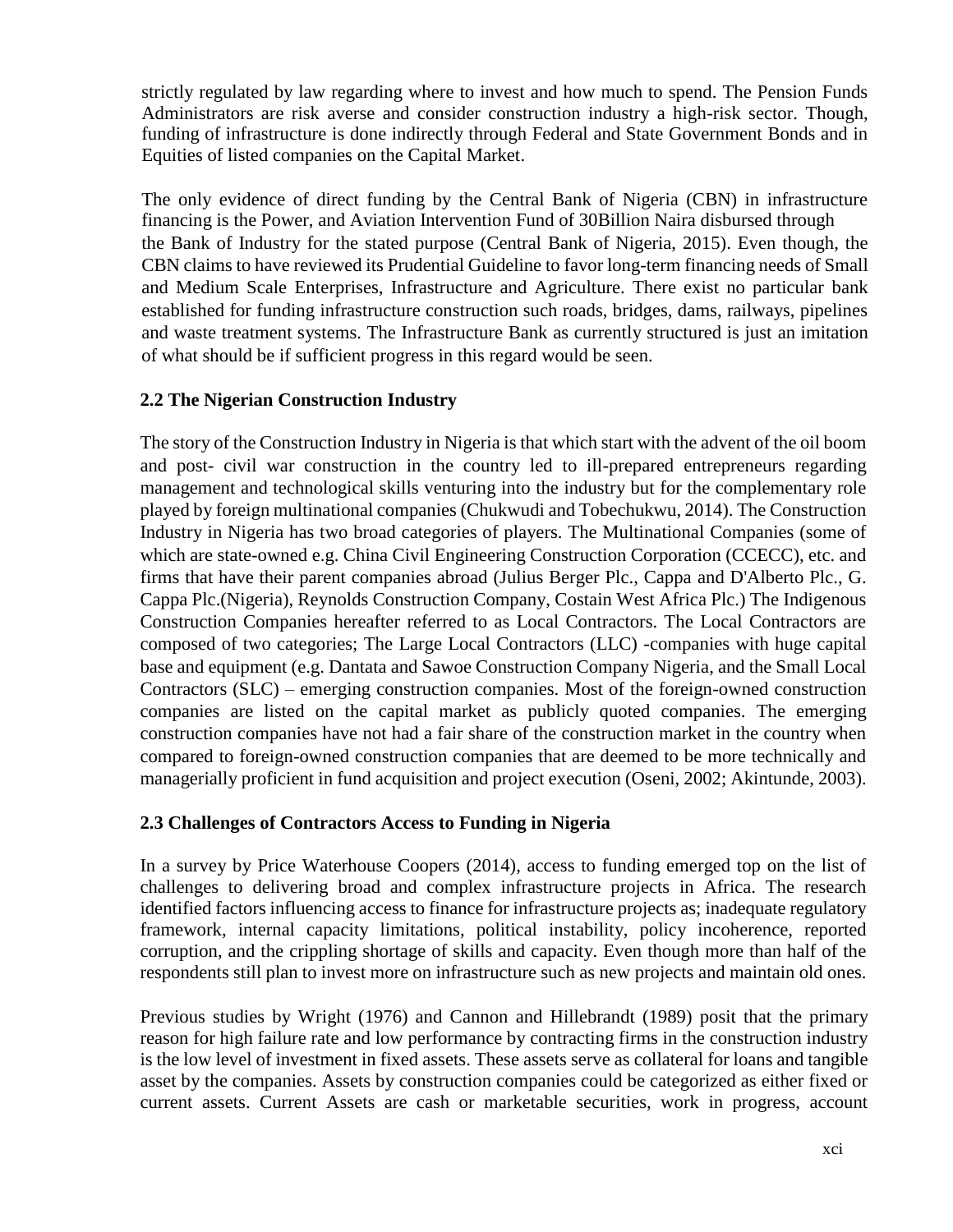receivables and inventory that can be converted to cash within a year. While Fixed Assets are buildings, plants, and equipment that are not expected to be converted to cash within a year or are required for repeated production process (Wright, 1976; Weston, and Copeland, 1989).

Research has shown that contractors in all categories of the construction industry in Nigeria are aware of the availability of funding from financial institutions for funding their projects (Anosike, 2004). However, many are not aware of the types of the funding and how they apply to their operations. Thus, many are reluctant to approach the financial institutions for funds because of anticipated challenges such as; administrative bureaucracies, high-interest rates, stringent conditions and restrictions in the way they run their businesses upon the receipt of such credit facilities. Therefore, many resort to unsecured short-term facilities such as personal loans and overdrafts which require less documentation and collaterals but usually with higher interest rates. This source has become less desirable.

Most emerging contractors hardly plough back their profits to grow their businesses by acquiring plant and equipment. These hardly retain their staff (professional and casual). It is a usual practice to employ staff on a project by project basis (Anosike, 2004). These factors have affected their organizational learning and innovation potentials. Likewise, emerging contractors rarely keep separate accounts from company accounts, undertake audits and have adequate financial reportage. Most board members are relatives and family members. Thus, affecting their rating with financial institutions regarding corporate governance (Anosike, 2004)

Some authors have suggested the establishment of National Construction Bank where emerging contractors can easily access loans after due diligence and ascertaining the applicant's capability and claims. The authors further suggested the strengthening of the National Construction Policy so that emerging contractors will become technologically empowered (Kehinde and Mosaku, 2006; Chukwudi and Tobechukwu, 2014).

#### **2.4 Lessons from the South African Experience**

More than 1400 contracting enterprises were liquidated between 2007 and 2009 in South Africa. The primary reason was the lack of profitability in contracting (CIDB, 2011).This ugly trend made key industry stakeholders: Government, CIDB, Department of Public Works, Banks, Insurance companies to come together to develop some financing model suited to the emerging contractors in South Africa. However, there is limited evidence in literature to show the effect of funding or liquidation of emerging construction companies in Nigeria. The Authorities in South Africa are well aware that without such concerted effort by major stakeholders to help the middle-level construction companies, they will never be able to compete in the construction market with the more established companies in the delivery of required infrastructure. The following funding models were developed:

□ **Short Term Financing:** Option A: The Khula Model; Option B: Bank- in – House Contracting Agency; Option C: Use of Entity, and Option D: Project Finance Model.

**Mid-Term Financing**: Bank in House Contracting Agency and Enterprise Development. This type is a hybrid of the short-term model as it combines enterprise development and internal risk management.

**Long Term:** Contracting Agency. The Contracting Agency was proposed to be an arm of Government and Private sector. Hence, it was suggested that a Joint Venture Agreement or Public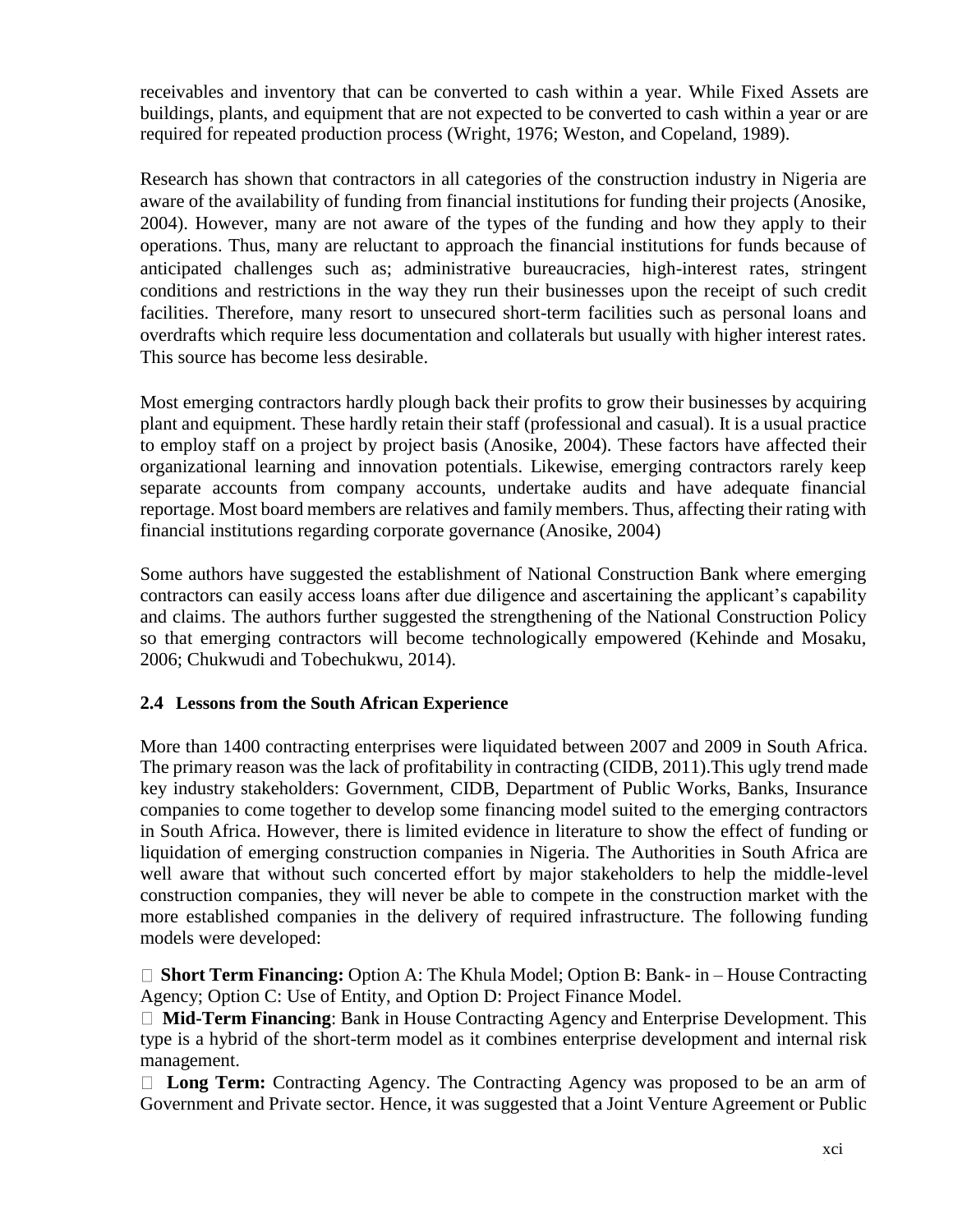Private Partnership should drive the initiative. The Contracting Agency would care for the development and mentoring of the emerging contractors. They will be responsible for facilitating guarantees required by clients and evaluating the viability of projects for the emerging contractors. They will also provide entrepreneurial support and monitor disbursement of funds to the contractor (CIDB, 2011).

# **3. Research Methodology**

This research employs an exploratory qualitative approach. Mason (2002) succinctly describes qualitative research as that with the interpretivist philosophical approach. Its data generation processes are flexible and sensitive to the social context in which the data is produced. 32 senior management staff of contracting organizations were interviewed in 3 major Nigeria cities of Abuja, Lagos and Port-Harcourt. A Company Director at one of the foremost Pension Fund Administrators in the country was also interviewed. The purposive sampling method was used to select the respondents. The choice of purposive sampling is due to non-availability of an authoritative sampling frame of construction companies register in Nigeria and the ability to target persons who are best able to respond to the issues of the research (Achuenu, Izam & Bustani, 2000; Muazu & Bustani, 2004).The interviewees have been previously contacted via telephone to seek their consent. Their participation was purely voluntary. The interviews were transcribed and analyzed.

# **4. Findings and Discussion**

The respondents belong to companies that have operated in the Nigerian Construction Industry for 10-25years. All the respondents admit that sourcing funds for the execution of infrastructure projects in the country have been challenging. However, there is uniqueness in the experiences of the interviewees. These shall be discussed according to the categorization of the companies.

## **Category A**

The contractors in this category have access to raise funds in the capital market. Some of the companies were initially solely owned by foreign interests. However, several are currently listed on the Nigerian Stock Market with their shares trading daily (The Nigerian Stock Exchange, 2015). This is made possible because they have met the conditions for listing on the main board due to the enshrined corporate governance culture, functioning and properly constituted boards, adequate financial reporting and capacity to undertake complex and mega projects. However, they still find it challenging to have investments from institutional investors. This is because regulation determines the range of portfolio allowable for Pension Funds Investors to divest in. For instance the current law governing pension fund investment stipulates;

"25% maximum in equities, 35% maximum in commercial institutions and 40-80% maximum in government bonds, 5% maximum in infrastructure and 5% maximum in offshore investments".

Despite the regulation above, investors prefer to invest in interests with least risk potential. Investors are usually more interested in fully operational projects rather than green-field projects because of the level of risks it entails. This position is supported by Inderst and Stewart (2014). Construction projects are Greenfield projects. Some of the contractors in this category have access to foreign direct investments from or through their parent companies.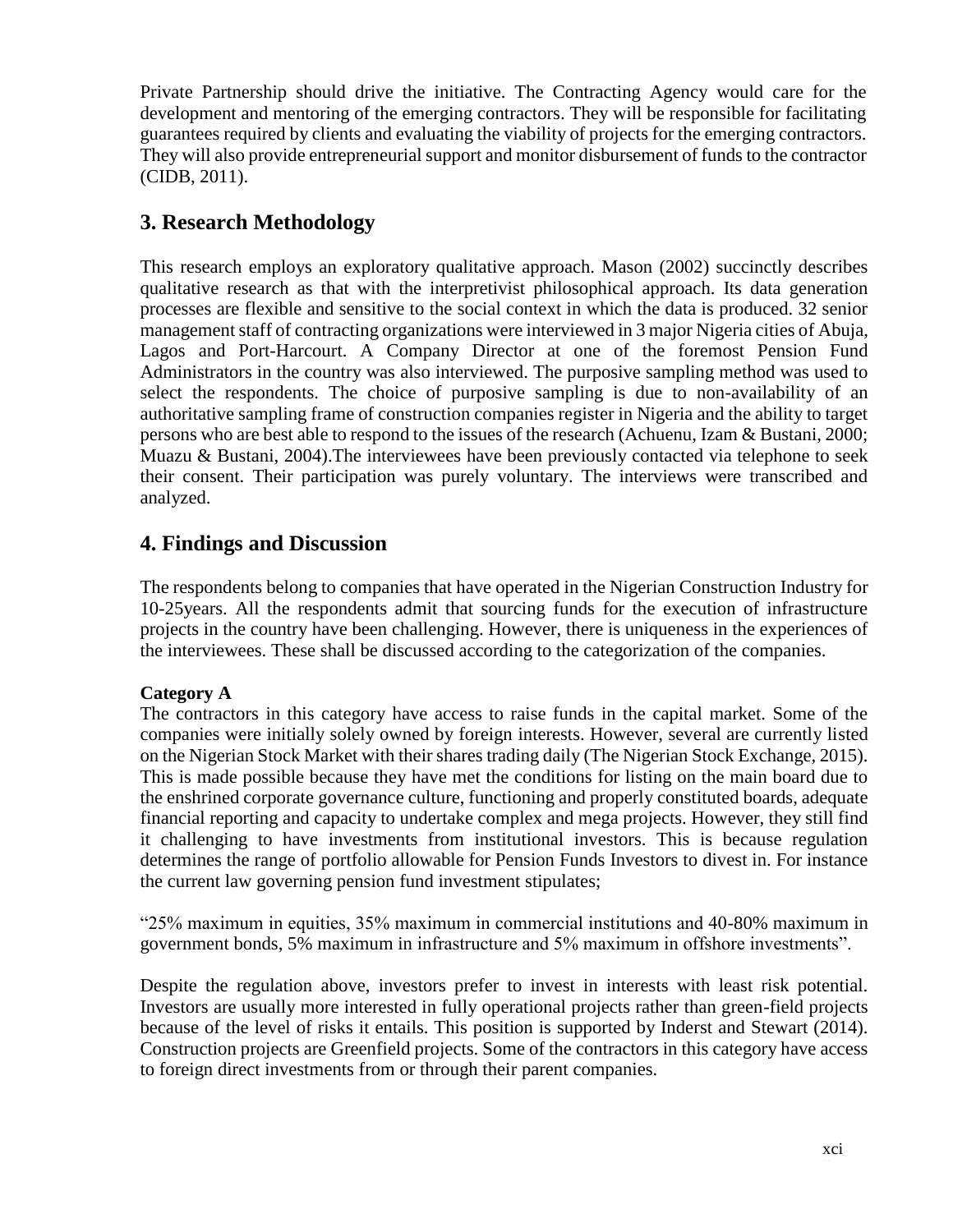#### **Category B**

The contractors in the second group have weak corporate governance in their companies. They hardly have access to the capital market and are usually at the mercy of commercial banks. These struggle to have appropriate documentation to sail through application process for loans. They are often disenfranchised due to lack of security or collateral to support loan applications. Personal assets are often the securities presented in the instances where applications for loans gets granted. Construction equipment are very capital intensive to procure, so these companies rely on leasing of major equipment. This position aligns with the argument by Kehinde and Mosaku (2006). However, the contractors in this category should seek capitalization through the ASeM. They should establish proper management functions, engage qualified professionals and acquire fixed assets. Thus, they can grow their companies. This is the trust of the Nigerian Stock Exchange Alternative Securities Market (Mohammed and Aiyeleye (2014). Emerging contractors should constitute proper management boards and institute appropriate corporate governance regarding financial reporting and organization.

Some of the respondents propose the establishment of a specialized bank (National Infrastructure Bank) that will see to the needs and growth of the Construction Industry such as Bank of Industry, Export-Import Bank, and Bank of Agriculture. Interest rates should be worked to fit the peculiarity of the construction industry. Literature shows that there is currently existing a company with the name Bank of Infrastructure in Nigeria. However, this is rarely what the National Construction Bank should be according to proponents. The international funding models in literature are the line of credit, contract financing and project financing. However, there is the need for the homegrown solutions to infrastructure funding that takes into consideration the existing realities of the Nigerian Construction Industry such as the case of South Africa.

## **5. Conclusion**

Construction project delivery is a capital intensive endeavor. Funding from governments has dwindled over the years leading to delayed payments and stalling of projects. The study establishes that the market share by emerging contractors in the Nigerian Construction Industry is small. Thereby presenting evidence that access to funding for emerging contracting organizations has been weak, and they lack the capacity to deliver on large scale infrastructure projects. For there to be a change in this trend, concerted, all stakeholder approach has to be adopted such as establishing a specialized financial institution or/and developing models like in the case of South Africa. However, there are novel initiatives by the capital market and pension funds administrators towards this challenge. There still exist funding from multilateral organization and development partners, but such funds have progressively diminished due to competing demands. Finally, Provision of Infrastructure on the African continent needs not just be purely a business decision but a developmental decision.

#### **References**

- Achuenu, E., Izam, Y. D., & Bustani, S. A. (2000). Investigating the Activities of Indigenous Contractors in the Nigerian Construction Industry. *Nigerian Journal of Construction Management and Technology*, 3(1): pp. 91-103.
- Akintunde, I. (2003).*The Nigerian Construction Industry: Past, Present, Problems and Prospects*, Ibadan University Press, Ibadan.
- Anosike, N.M. (2004). *Credit facilities in the financial institutions for financing construction Projects in Nigeria*, Unpublished M.Sc. thesis, Department of Building, Ahmadu Bello University, Zaria, 55-62.

Bhattacharya, A., Romania, M., and Stern, N., (2012). *Infrastructure for development: Meeting the*